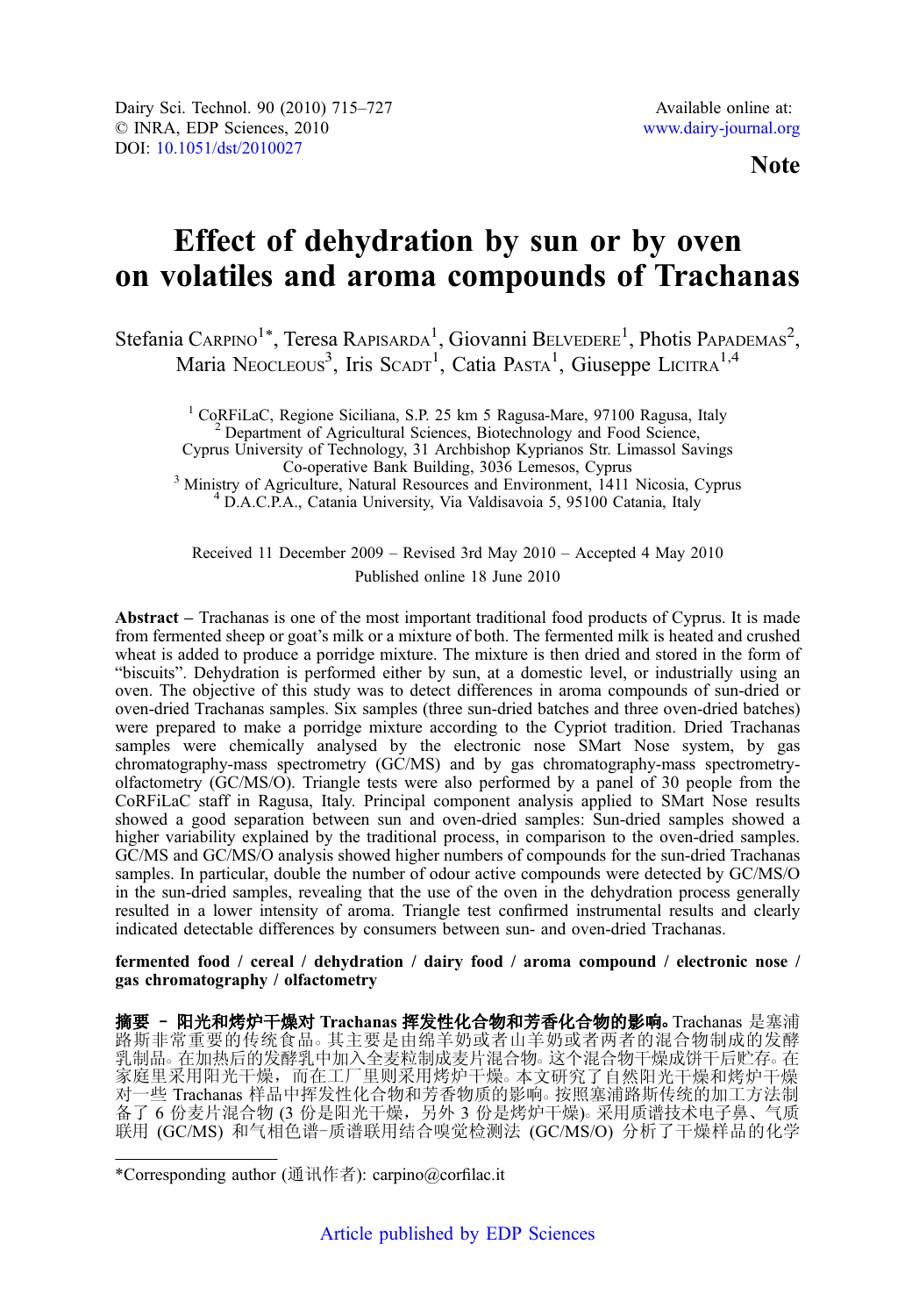成分○ 同时由来自于意大利 Ragusa CoRFiLaC 的 30 名专业感官评定人员进行了三角测 试。质谱技术电子鼻测定结果的主成分分析结果可以有效地区别阳光干燥和烤炉干燥的样 品,与烤炉干燥相比,阳光干燥样品显示了较高的可变性,原因是其采用传统的加工方法。 GC/MS 和 GC/MS/O 的分析结果表明阳光干燥 Trachanas 样品中化合物的数量较多。特别 在对阳光干燥的样品中,GC/MS/O 检测出的活性风味化合物的数量是烤炉干燥样品的 2 倍, 说明烤炉干燥对风味的损失较小。三角测试证明了仪器分析的结果,这就意味着消费者能 够明确地区分两种方法干燥的 Trachanas○

# 发酵食品 / 谷物 / 脱水 / 乳制品 / 芳香化合物 / 质谱技术电子鼻 / 气相色谱 / 嗅觉检测法

Résumé – Effet de la déshydratation au soleil ou en four sur les volatiles et composés d'arôme de Trachanas. Le « Trachanas » est l'un des plus importants produits alimentaires traditionnels Chypriotes. Il est préparé à partir de lait de brebis et/ou de chèvre fermenté. Le lait fermenté est chauffé et mélangé à des flocons de blé, formant un mélange de type porridge. Le mélange est ensuite séché en forme de « biscuits ». Le séchage est effectué, soit au soleil à l'échelle domestique, soit dans des fours pour les fabrications industrielles. L'objectif de cette étude était de déterminer les différences en composés d'arôme d'échantillons de Trachanas selon leur mode de séchage. Six échantillons (trois séries séchées au soleil et trois séries séchées au four) ont été comparés, le mélange lait-blé étant préparé selon la tradition chypriote. Les échantillons de Trachanas séchés ont été analysés par le système de nez électronique SMart Nose, par chromatographie en phase gazeuse – spectrométrie de masse (CPG/SM) et par CPG/SM – olfactométrie (CPG/SM/O). Des tests triangulaires ont également été effectués par un jury de 30 membres du personnel du CoRFiLaC, Ragusa, Italie. Les résultats d'analyse en composantes principales des données du SMart Nose montraient une bonne séparation entre les échantillons selon leur mode de séchage : les échantillons séchés au soleil montraient une variabilité plus grande, liée au procédé traditionnel, que les échantillons séchés au four. Les analyses CPG/SM et CPG/SM/O faisaient apparaître un plus grand nombre de composés volatils dans les échantillons séchés au soleil. En particulier, deux fois plus de composés odorants étaient détectés par CPG/SM/O dans les échantillons séchés au soleil, ce qui montre que le séchage des Trachanas en four conduisait à moins d'intensité aromatique. Les tests triangulaires confirmaient les résultats des analyses instrumentales et montraient que les échantillons séchés au soleil et les échantillons séchés au four étaient clairement différenciés par les consommateurs.

aliment fermenté / céréale / déshydratation / produit laitier / composé d'arôme / nez électronique / chromatographie gazeuse / olfactométrie

## 1. INTRODUCTION

Trachanas is produced in Cyprus and is one of the most important traditional products of the island. Around 150 tons were produced in 2007 with a market value of  $\sim$ 1.3 million euro [\[15](#page-12-0)]. Trachanas is a fermented food made from crushed wheat and fermented sheep milk (or goat milk or a mixture of the two), which are mixed together and heated to produce porridge. The porridge is then dried and stored in the form of "biscuits" [[6](#page-12-0)]. In some cases, lemon and/or garlic may be added. Trachanas is produced all over Cyprus with some differences from region to region, especially with respect to its shape. It is mainly produced during the summertime when milk production is abundant and it is sun-dried to prolong its shelf life through dehydration. Trachanas is consumed during the wintertime as a soup after reconstituting the sun-dried "biscuits" with water. Actually, the name "Trachanas" refers to both the sun-dried "biscuits" and the soup that is made from them.

The chemical composition and the nutritional value of Trachanas mainly depend on the milk and the wheat added during the production process, as well as the proportion of these two ingredients in the recipe. Usually, the milk:wheat proportion is about 2:1. Products similar to Cypriot Trachanas are known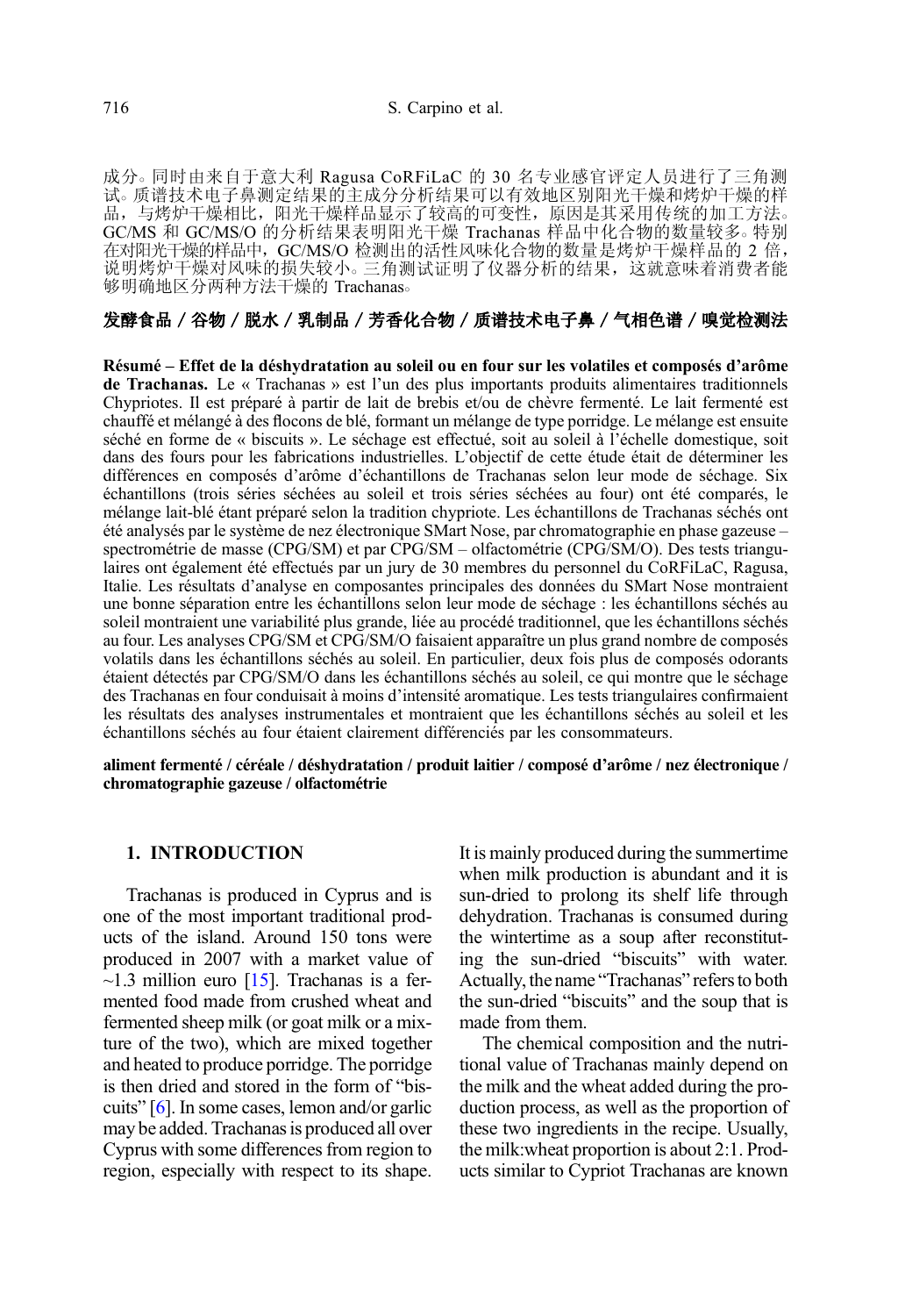as "Tarhana" in Turkey, "Kishk" in Egypt, Syria and Jordan, "Kushuk" in Iraq and "Tahonya/Talkuna" in Hungary and Finland [[8](#page-12-0), [11\]](#page-12-0).

Trachanas is not hygroscopic and can be stored for long periods without any signs of deterioration. Sun-drying is the traditional method of drying Trachanas and has been used as the drying method for this product for centuries. In the last few years, however, some companies use air-flow ovens, especially when the product is to be sold via the retail chains. The main reason for ovendrying Trachanas relates to food safety, since the product is prevented from coming into contact with airborne contaminants such as insects, dust, and/or other foreign objects. Furthermore, with oven-drying, the procedure is accelerated and becomes more controllable and consistent since the drying does not depend on weather conditions. Of course, the producers who do not sell their products through the supermarket chains but directly to the consumers are still allowed to use sun-drying. A lot of small producers place special nets around or over the product to prevent contact with foreign objects.

Nevertheless, traditional producers believe that the method of drying (in the sun vs. in an oven) has a significant effect on the organoleptic characteristics of the final product. The drying rate of the product under the sun is lower compared to the drying rate using ovens. In the summer, temperatures might reach values up to 40  $\degree$ C or even higher, which resembles oven conditions. However, there is a wide diurnal temperature range. During the nights, temperatures might drop down to 20 °C and lower. The difference in the drying procedure, the temperature as well as sunlight exposure is very likely to affect the characteristics of the final product and this issue is worth looking into. The objective of this study was to assess whether drying methods (sun vs. oven) of Trachanas influence its aroma profile.

### 2. MATERIALS AND METHODS

## 2.1. Trachanas production

Experimental Trachanas was produced in July in the province of Pafos, Cyprus at the village of Statos-Agios Fotios. The Trachanas production required three steps: milk fermentation, porridge production, and porridge drying. Three batches of Trachanas porridge were produced with a 2-day interval in between. Half of the Trachanas porridge from each batch was sun-dried and half was oven-dried.

#### 2.1.1. Milk fermentation

Approximately 500 mL of raw goat milk were placed and stored in an earthenware jar to inoculate the milk naturally from the jar biofilm. Fermentation and souring gradually took place during the following 15 days. On each of these days, 500 mL of fresh goat milk were added to produce the "mother culture". Experimental Trachanas was produced by adding 1 L of the mother culture to 100 L of whole raw goat's milk. This mixture was then stored during the following 3 days and fermented to reach the final pH 5.0.

## 2.1.2. Porridge production

After the fermentation stage, the sour, viscous milk was heated for 5 min to reach 80 °C and stirred continuously. Crushed wheat was added at a 2:1 milk:wheat ratio and some salt was added to improve the taste. Heating and stirring continued for  $\sim$  10 min until the milk was absorbed by the wheat and the porridge was thick. The mixture was covered and left to cool down during the following 24 h, at room temperature. "Biscuit-like" pieces (11 cm × 6 cm  $\times$  2 cm) were manually cut with a special scoop.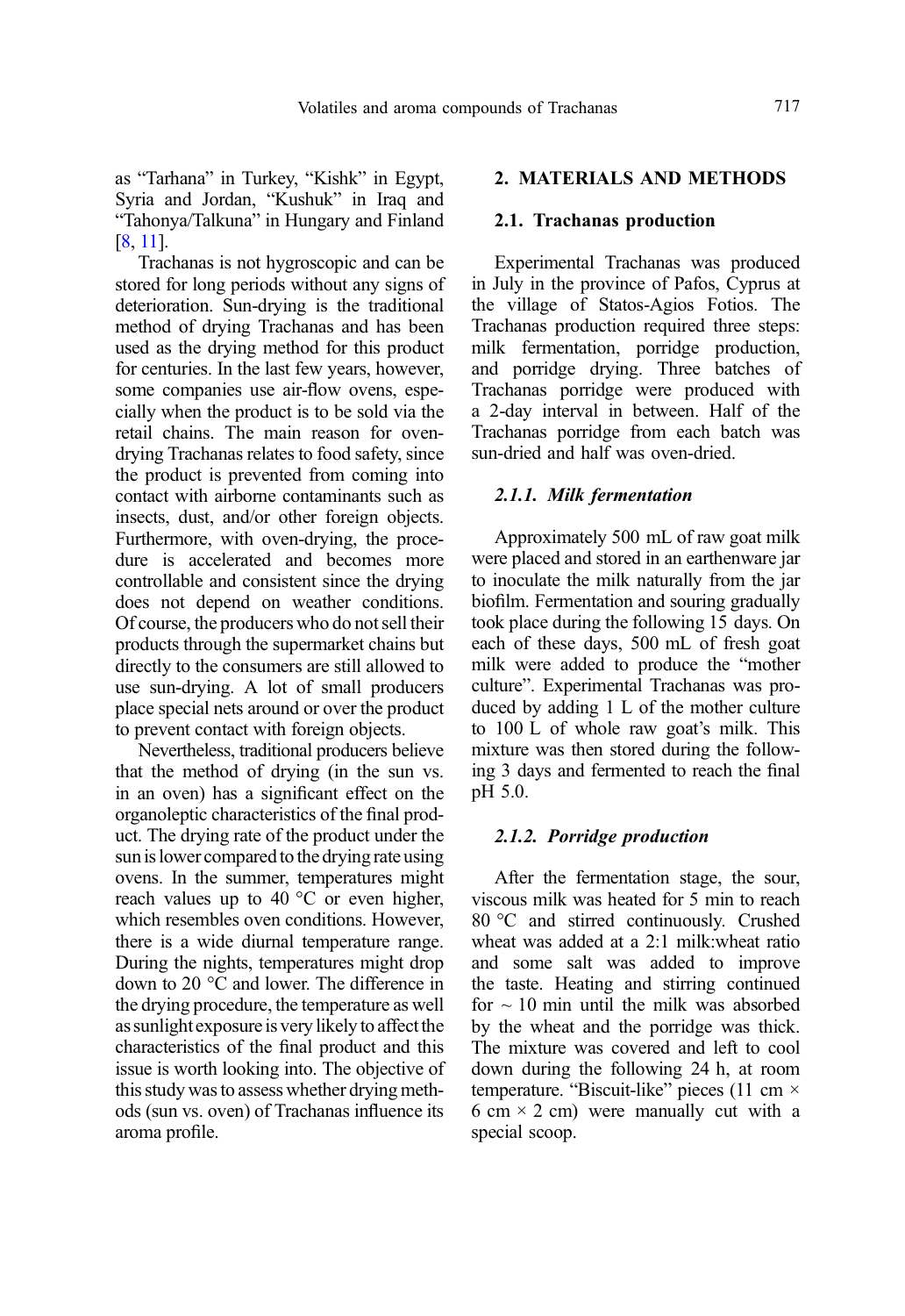# 2.1.3. Drying procedure

Oven-drying. Trachanas pieces were placed on stainless steel perforated trays and stacked on trolleys. Trachanas was dried in an air-flow drying oven (size: 20 m<sup>3</sup>) for 2 days at 40  $\degree$ C. Perforation of the trays allowed an uniform air flow and drying.

Sun-drying. Trachanas pieces were dried outside, on gridded plastic mats which were placed on a special drying table  $(8 \text{ m} \times$  $3 \text{ m} \times 1 \text{ m}$ ) with a gridded top surface. The grids facilitated the air flow and draining of the Trachanas porridge. The table was covered with a very fine net to protect Trachanas pieces from dirt. The drying process lasted 5 days.

Both, sun- and oven-dried Trachanas samples had pH and water activity ranges of 4.8–5.0 and 0.48–0.51, respectively.

# 2.2. Trachanas soup preparation and sampling

Six batches of Trachanas samples produced with goat milk (three sun-dried and three oven-dried) were prepared to make a soup using the following method: 100 g for each Trachanas sample soaked in 600 mL of water at room temperature (20  $^{\circ}$ C) for 90 min. After this time the casserole was put on low-medium heat for 30 min with constant stirring reaching 90 °C. Four grams of each Trachanas sample were collected for the following analysis.

# 2.3. Chemical analysis

# 2.3.1. SMart Nose

The analysis was performed using an electronic nose, SMart Nose system (from LDZ, Marin-Epagnier, Switzerland), which allows the direct analysis by mass spectrometry (MS) of volatile organic components (VOCs) from liquid and solid samples without separation of the headspace components. The SMart Nose system incorporates the Combi Pal autosampler CTC Analytics AG (CTC Combi Pal with the Cycle Composer software), a high-sensitivity quadrupole mass spectrometer (Inficon AG) with an ionic mass detection ranging from 1 to 200 amu and a user-friendly multivariate analysis software (SMart Nose 1.51) for data acquisition. VOCs of each batch and treatment were subsampled five times and each subsample was analysed in triplicate. Four grams of Trachanas soup were weighted and put into 20-mL vials (adapted for the Combi Pal autosampler) closed with a butyl/PTFE septum and a cap. The samples were randomly placed in the autosampler trays to avoid biases due to external factors. The main operating conditions were as follows: incubation temperature at 60 °C; incubation time of 30 min; injection volume of 2.5 mL; syringe temperature at 100 °C; injector temperature at 160 °C; nitrogen as purge gas, with a purge flow of 200 mL·min−<sup>1</sup> ; EI ionization mode at 70 eV; mass spectrometer scan speed of 0.5 s·mass<sup>-1</sup>; mass range of 10–160 amu; and SEM voltage at 1350. The total acquisition time was set to 170 s so that three cycles were measured for each injection. The mean value of the three cycles was calculated, and the processed data set was normalized using the atomic ion of argon ( $m/z = 40$ ) from air. This mass to charge ratio is subject to practically no contamination from other compounds and the concentration of this gas in the headspace can be considered as constant. Such a normalization makes it possible to correct the drift both within a single series of measurements and between different series.

# 2.3.2. Extraction of VOCs and detection by gas chromatography-mass spectrometry (GC/MS)

Out of the three produced batches, we selected, for each treatment, the one sample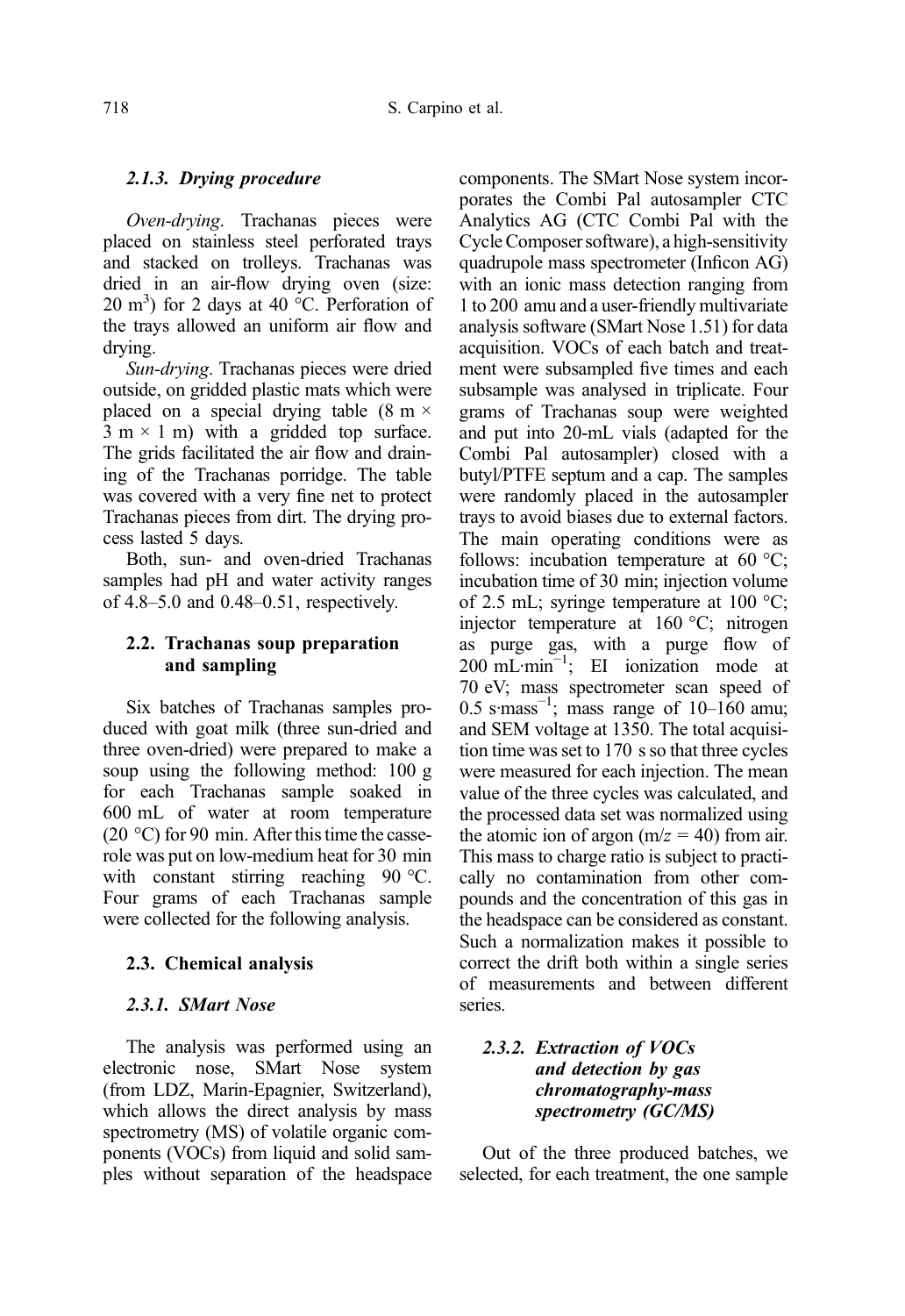<span id="page-4-0"></span>

**Figure 1.** PCA for Trachanas samples ( $\circ$  sun-dried samples;  $\bullet$  oven-dried samples) – score plot. Sun-dried samples, batch 1, chosen for further analysis with GC/MS, GC/MS/O and sensory analysis.  $\bigcirc$  Sun-dried samples, batch 2.  $\bigcirc$  Sun-dried samples, batch 3.

which appeared most homogeneous from preceding SMart Nose PCA (Fig. 1). VOCs were extracted twice by static headspace solid-phase microextraction (SPME) fibre with a 50/30 μm DVB/CAR/PDMS coating (Supelco, Bellefonte, PA, USA). Four grams of Trachanas samples were put into a 22-mL vial and conditioned in a water bath at 70 °C for 30 min. Further 1 h of fibre exposition time was required for the static headspace extraction. The fibre was preconditioned before initial use by inserting it into the injector port of a gas chromatography/mass instrument for 1 h at 225  $\degree$ C, and was reconditioned between extractions at the same temperature for 5 min, followed by 10 min at room temperature.

An Agilent 7890A Series GC system (NY, USA) coupled with an Agilent 5975C Mass Selective Detector (NY, USA) (triple axis) was used for the analysis and the identification of the volatile compounds. The HP-5 capillary column  $(30 \text{ m} \times 0.25 \text{ mm})$ ID × 0.25 μm film thickness, Agilent Technologies, USA) was used to separate the volatile components. The chromatographic conditions were as follows: split/splitless injector at 250 °C; oven program conditions:  $35 \,^{\circ}\text{C}$  for  $3 \text{ min}$ ,  $6 \,^{\circ}\text{C} \cdot \text{min}^{-1}$  to 200 °C, 30 °C·min<sup>-1</sup> to 240 °C for 3 min. Helium pressure (carrier gas) was set at 14.93 psi and the gas flow was 1.2 mL·min−<sup>1</sup> . The mass selective detector operated in the scan mode,  $5.15$  scan $\cdot$ s<sup>-1</sup>, with 70 eV IE. Peak identification was carried out by comparison of mass spectra with the bibliographic data from the NIST 05 (NIST Standard Reference Database 1A) and Wiley 175 library (Wiley & Sons, Inc., Germany), and with the linear retention indices (LRI) of authentic standards (Sigma-Aldrich) calculated by running a paraffin series (from C5 to C20) under the same working conditions.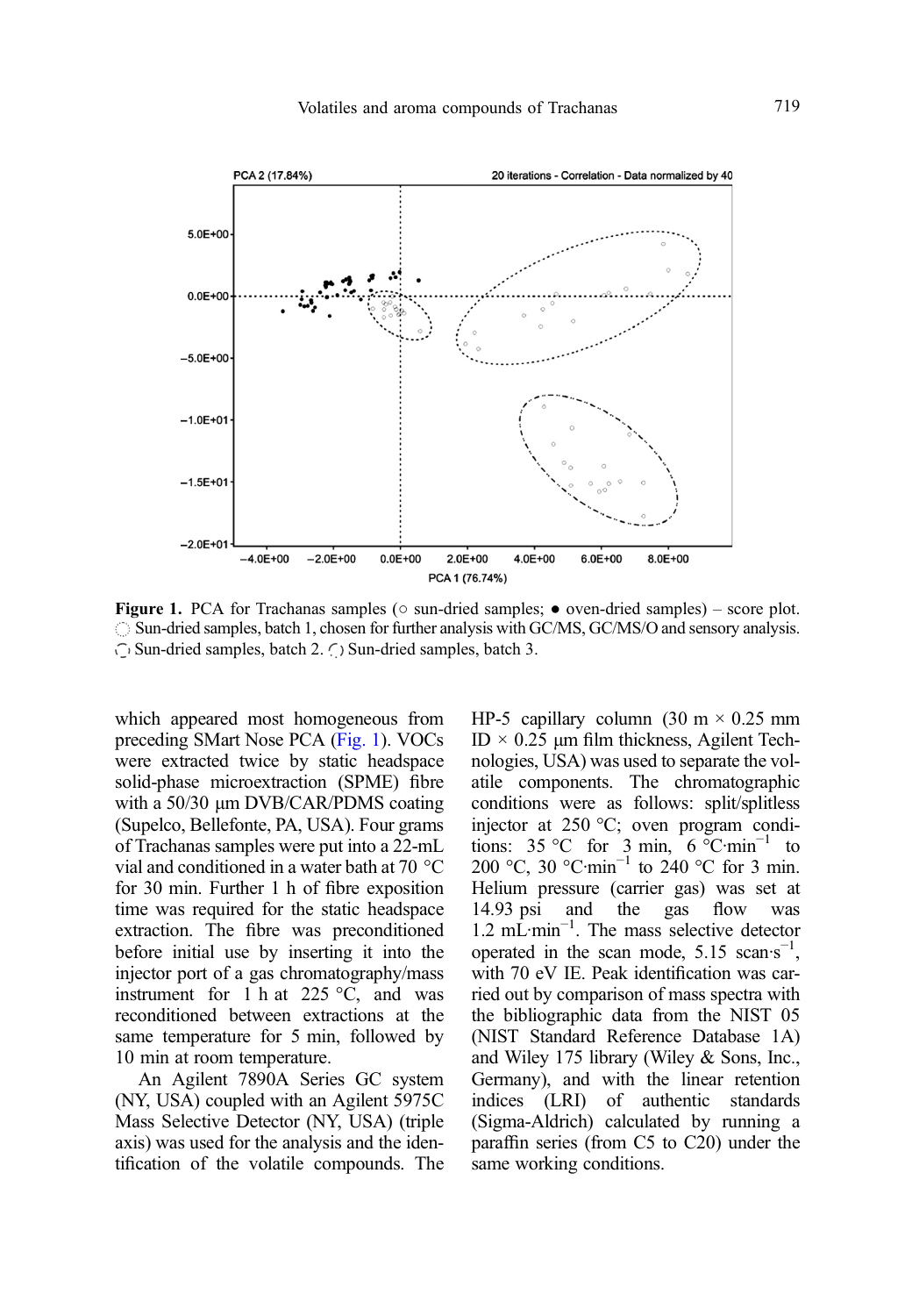# 2.3.3. Detection by gas chromatography-mass spectrometry-olfactometry

VOCs of each batch and treatment were extracted twice by SPME. The extraction procedure is described in detail under Section 2.3.2.

An HP 6890 Series GC system gas chromatograph olfactometry coupled with an HP 5973 Mass Selective Detector was also used for the analysis and the identification of the active volatile compounds. The same chromatographic column and conditions used for the GC/MS were applied. The volatile odour active compounds' recognition was performed using the single sniff method where the sniffer was trained using a procedure and a group of standard compounds designed for gas chromatographymass spectrometry-olfactometry (GC/MS/O) subject selection  $[13]$  $[13]$ . The standards consisted of a group of eight compounds used to evaluate olfactory acuity and to determine whether a sniffer has specific anosmia for certain odours. The sniffer in this study had no specific anosmia for these standards. The eluted compounds were mixed with a stream of humidified air in a method described by Acree and Barnard [\[1](#page-11-0)] and the "sniffer" was continuously exposed to this source for 30 min. The time of response to individual odours perceived by the sniffer was recorded by Charmware software (v 1.12, Datu, Inc., Geneva, NY, USA). These times were converted into retention indices (RIs) for each VOC and displayed by the software as a series of peaks in an aromagram. Retention indices values were calculated relative to a series of normal alkanes  $(C_7-C_{18})$  previously injected into the port of the same GC/MS. Each odour compound detected by GC/MS/O analysis was defined by an RI value and an odour description. VOCs were tentatively identified using the Flavornet internet database [[3\]](#page-11-0), which contains RIs describing over 550 VOCs identified using GC/MS/O techniques. Many VOCs were also identified by comparing the RT values obtained from GC/MS with the RI values from GC/MS/O. In a few cases, VOCs were identified by comparing the RI and RT values with those from authentic standard compounds injected into the instruments with the same GC/MS/O and GC/MS parameters.

#### 2.4. Sensory analysis

Out of the three produced batches, we selected, for each treatment, the one sample which appeared most homogeneous from preceding SMart Nose PCA ([Fig. 1](#page-4-0)). Thirty people, selected from the staff of CoRFiLaC, a dairy research centre in Ragusa, Italy, performed a triangle test to determine if the dehydration by sun or by oven had an effect on sensory properties of Trachanas samples.

#### 2.5. Statistical analysis

#### 2.5.1. SMart Nose

All data sets from SMart Nose results were gathered using the software SMart Nose 1.51. Then a Principal component analysis (PCA) was performed. Though PCA is not a classification method, the program gives the possibility of making a group assignment by Euclidean distances in the multidimensional space created by the PCA. For each separation pattern, a new set of parameters was chosen to calculate the principal components scores.

## 2.5.2. GC/MS and GC/MS/O

VOCs presence/absence ratio between sun and oven-dried treatments was analysed with Fisher's exact test [\[2\]](#page-11-0). In addition, odour active compounds identified with GC/MS/O were classified into three groups as follows: "Good" (G) represented by floral, green, orange, honey, cake and sweet notes, "Bad" (B) represented by rancid, fried oil, potato and garlic notes, and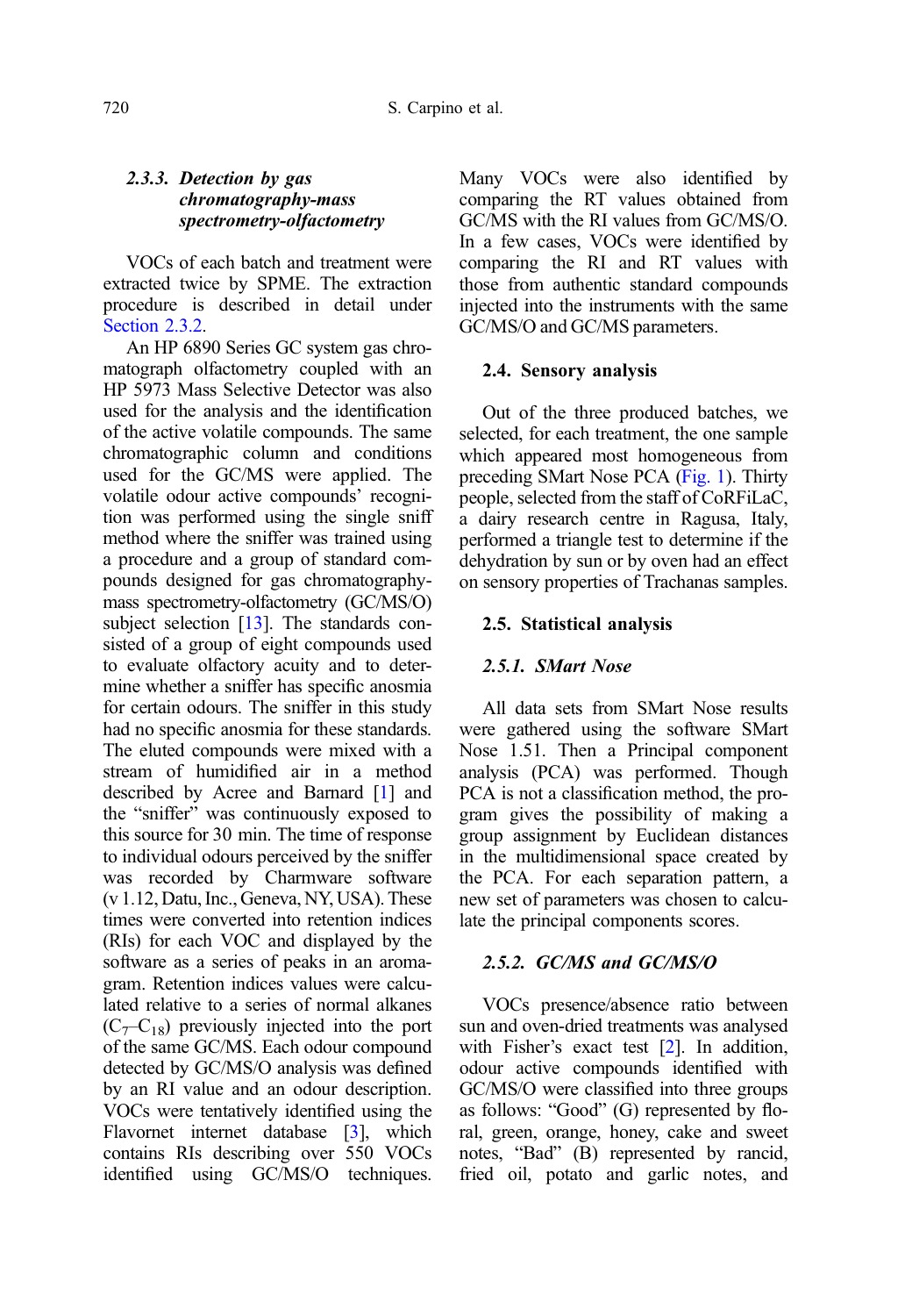"Not good, not bad" (N) represented by mushroom, nutty and hay notes. Three contingency tables were created one per category (G, B and N) by correlating sun/oven treatments and VOCs presence/absence. For each category the significance of the differences between treatments was assessed with Fisher's exact test.

#### 2.5.3. Sensory analysis

A triangle test was performed and sensory data were analysed by applying the one-tailed Binomial test ( $p = 1/3$ ;  $q = 2/3$ ; and  $\alpha = 0.05$ ) [\[16\]](#page-12-0) in order to establish whether the number of people able to recognize the odd sample was higher compared to the number of people who were not able to spot the odd one.

## 3. RESULTS AND DISCUSSION

#### 3.1. Odour active compounds

Gas chromatography olfactometry qualitative analysis was performed on sun- and oven-dried Trachanas samples. Presence of compounds was assigned, when detected in all three batches and both replicates. The sun-dried sample showed a richer  $(P < 0.01)$  odour active compound's profile than the oven-dried sample, with 21 versus 11 VOCs, respectively. There were no differences in frequencies of N or B compounds between sun- and oven-dried treatments. Compounds of the G category were more frequent in the sun-dried compared to the oven-dried treatment ( $P < 0.01$ ). The sundried sample presented all 11 out of 11 VOCs, whereas the oven-dried sample 5 out of 11.

Both, fermented dairy foods presented the aldehydes as the most representative chemical class in the volatile profile and their origin could depend on the degradation of amino acids and free fatty acids in the sample [\[17](#page-12-0)]. Twelve aldehydes, three alcohols, one free fatty esters, one sulphur compound, one terpene and two not identified volatile compounds were found in the sun-dried sample. Nonanal, (E)-2-nonenal, (Z)-2-nonenal and 2,4-decadienal aldehydes are reported in the literature by Ho and Chen [\[9\]](#page-12-0) and Hsieh [[10](#page-12-0)] as products of oxidation of unsaturated fatty acid in plants. The terpene compounds likely originate from the degradation of the carotenoid precursors present in the feed [\[12\]](#page-12-0). Sulphur compounds could originate from the degradation of methionine aminoacid, as reported by Belitz and Grosch [[5\]](#page-12-0), McSweeney and Sousa [\[14\]](#page-12-0). The aroma profile of the sundried sample was mainly characterized by mushroom, floral, green, milk, orange, fried oil, potato and sweet notes. Eight aldehydes, two sulphur compounds and one alcohol were found in the oven-dried Trachanas sample, responsible for mushroom, green, orange, fried oil, milk, potato and garlic notes perceptions [\(Tab. I\)](#page-9-0). In the sun-dried sample, benzenethanol, 2-hexenal, benzaldehyde, 2-octenal, (E,E)-2,4-decadienal, ethyl hexadecanoate, γ-hexalactone, linalool oxide, cinnamyl alcohol and two not identified compounds were identified as unique compounds, responsible for four pleasant G flavour notes (floral, milk/honey, cake and sweet), two N odours (mushroom and nutty) and two B notes (rancid and fried oil). Methyl thiazoline, a sulphur compound, characterized by unpleasant garlic notes, was found as a unique compound in the oven-dried sample. In accordance with the present study, Gocmen et al. [[7\]](#page-12-0) also attribute variation in aroma active compounds to different drying procedures. The latter study compared the effect of sundrying versus vacuum-drying on the aroma composition of the Turkish Tarhana.

## 3.2. SMart Nose

The PCA applied to SMart Nose results showed in general a good separation (PC1 76.74% and PC2 17.84%)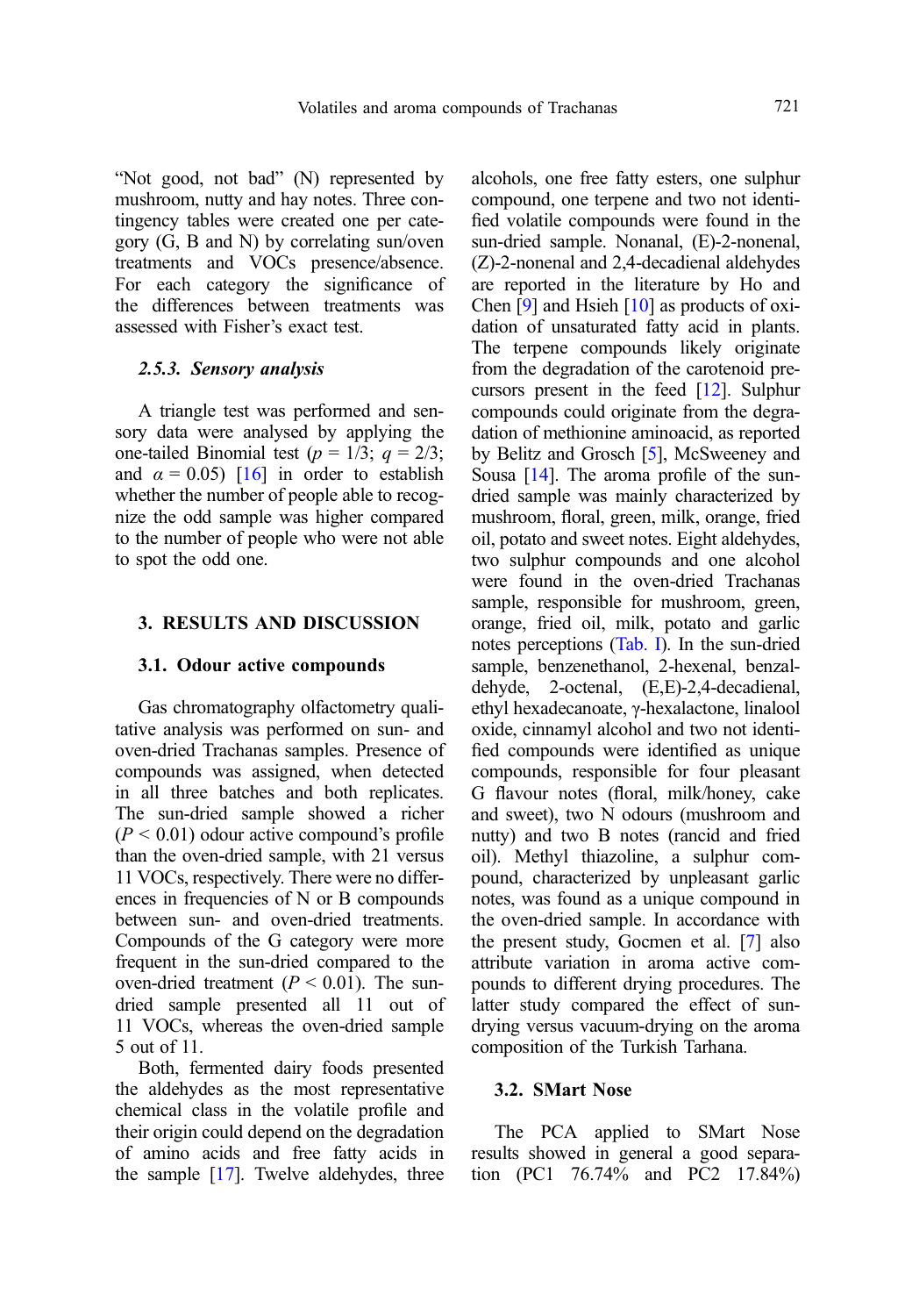| Compounds                    | Chemical class | Type | Descriptor  | LRI <sup>a</sup> | Ident <sup>b</sup> | Sum <sup>c</sup> | Oven <sup>c</sup> |
|------------------------------|----------------|------|-------------|------------------|--------------------|------------------|-------------------|
| NI                           |                | N    | Mushroom    | 1033             |                    | $\mathbf x$      |                   |
| NI                           |                | B    | Rancid      | 1145             |                    | X                |                   |
| $1$ -Octen-3-ol <sup>*</sup> | Alcohol        | N    | Mushroom up | 940              | MS, PI             | X                | $\mathbf x$       |
| Benzenethanol <sup>*</sup>   | Alcohol        | G    | Floral      | 1070             | MS                 | X                |                   |
| Cinnamyl alcohol             | Alcohol        | G    | Oil, floral | 1313             | PI                 | X                |                   |
| Hexanal <sup>*</sup>         | Aldehyde       | G    | Green up    | 761              | MS, PI             | X                | $\mathbf x$       |
| 2-Hexenal                    | Aldehyde       | B    | Rancid      | 860              | PI                 | X                |                   |
| Octanal <sup>*</sup>         | Aldehyde       | G    | Orange up   | 960              | MS, PI             | X                | X                 |
| Benzaldehyde*                | Aldehyde       | G    | Milk, honey | 965              | MS, PI             | X                |                   |
| $(E)$ -2-octenal*            | Aldehyde       | B    | Fried oil   | 1013             | <b>MS</b>          | X                | $\mathbf x$       |
| Nonanal                      | Aldehyde       | G    | Milk, burnt | 1050             | MS, PI             | X                | X                 |
| 2-Octenal                    | Aldehyde       | N    | Nutty       | 1066             | MS, PI             | X                |                   |
| 2,4-Octadienal               | Aldehyde       | G    | Green       | 1100             | PI                 | X                | $\mathbf x$       |
| $(E)$ -2-nonenal*            | Aldehyde       | G    | Green up    | 1105             | MS, PI             | X                | X                 |
| $(Z)$ -2-nonenal             | Aldehyde       | N    | Hay up      | 1112             | PI                 | X                | X                 |
| $(E,E)-2,4$ -nonadienal      | Aldehyde       | B    | Fried oil   | 1170             | MS, PI             | X                | X                 |
| $(E,E)-2,4-decadienal^*$     | Aldehyde       | B    | Fried oil   | 1270             | MS                 | X                |                   |
| Ethyl hexadecanoate          | Ester          | G    | Cake        | 1342             | MS                 | $\mathbf x$      |                   |
| g-hexalactone                | Lactone        | G    | Sweet       | 1318             | PI                 | $\mathbf x$      |                   |
| Methional                    | Sulphur        | B    | Potato      | 867              | PI                 | $\mathbf x$      | $\mathbf x$       |
| Methyl thiazoline            | Sulphur        | B    | Garlic      | 928              | PI                 |                  | X                 |
| Linalool oxide               | Terpene        | G    | Floral      | 1212             | PI                 | X                |                   |
| Number of total compounds    |                |      |             |                  |                    | 21               | 11                |

<span id="page-7-0"></span>Table I. Volatile odour active compounds in Trachanas by SPME and GC/MS/O detection.

<sup>a</sup> LRI, linear retention index; HP-5 capillary column.<br>
<sup>b</sup> Identification, MS (Wiley library); PI (Internet Data Base: Flavornet).<br>
<sup>c</sup> Presence of compounds was assigned, when detected in both replicates.<br>
<sup>\*</sup> Identific

NI, not identified; G, good notes; B, bad notes; N, not good, not bad notes.

According to Fisher's exact test, the sun-dried Trachanas sample contained more G compounds compared to oven-dried  $(P < 0.01)$ .

between sun- and oven-dried samples. However, there were also differences among the sun-dried samples. Sun-dried samples showed a higher variability explained by the traditional process, than the oven-dried sample group [\(Fig. 1\)](#page-4-0). Especially sun-dried Trachanas batches 2 and 3 were very heterogeneous in composition. The soup consistence from these batches also appeared granulated and not homogeneous during preparation. Batches 2 and 3 differed most from the oven-dried samples. [Figure 2](#page-8-0) shows ion fragments of volatile compounds in the loading plot of the PCA. It seems that above-mentioned differences might be explained by a higher  $CO<sub>2</sub>$  concentration, especially in sun-dried Trachanas batch 3. We decided to focus on batch 1 samples for any further analysis in order to avoid differences in volatile compounds due to heterogeneity of the product and sampling. Using the reduced data set of only batch 1 samples, PCA still illustrates ([Fig. 3\)](#page-8-0) differences in volatiles' composition between oven- versus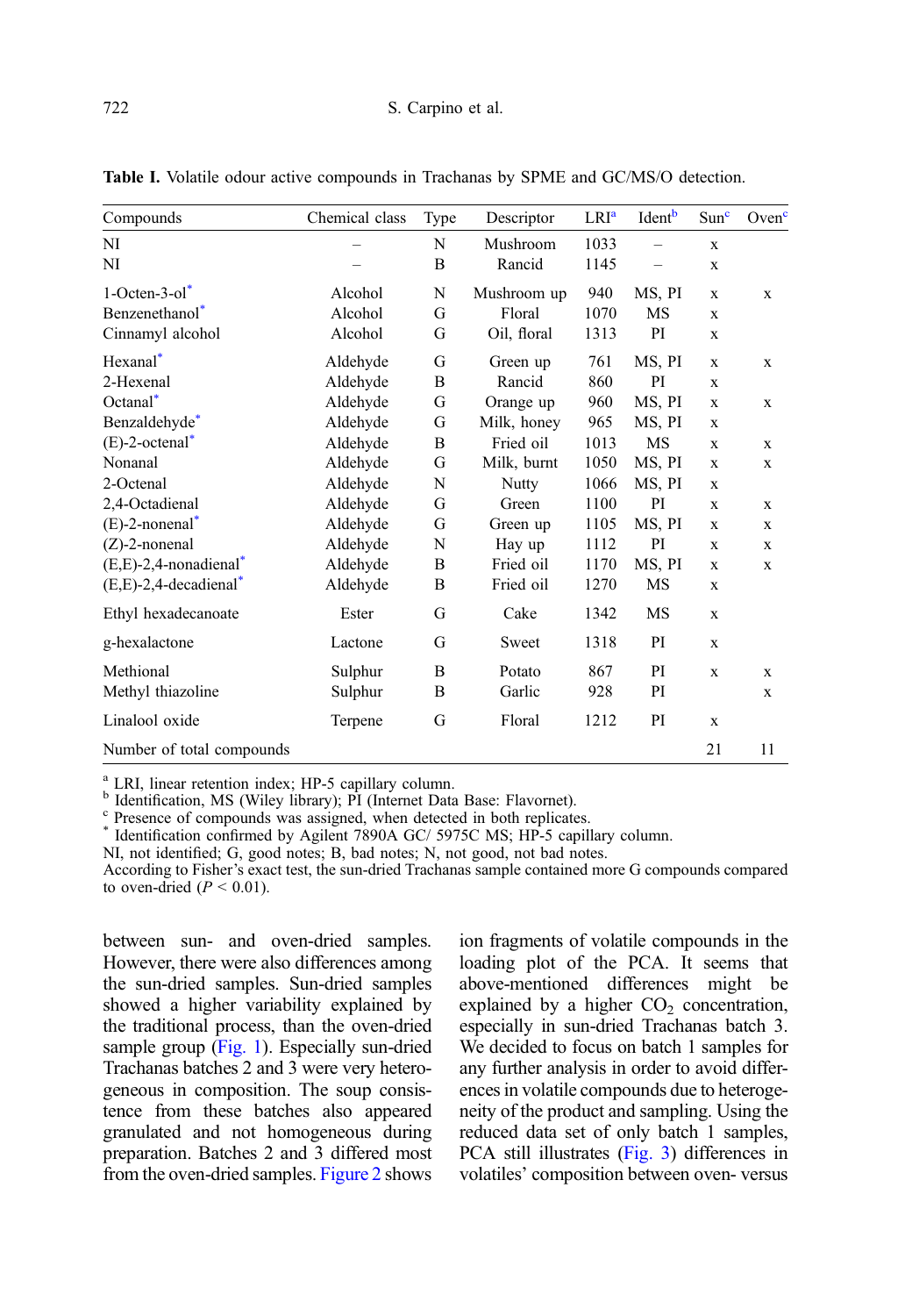<span id="page-8-0"></span>

Figure 2. PCA analysis for Trachanas samples: ion fragments of volatile compounds - loading plot. Fragment ions  $43-45$  correspond to  $CO<sub>2</sub>$ .



Figure 3. PCA for Trachanas batch 1 samples ( $\circ$  sun-dried samples;  $\bullet$  oven-dried samples) – score plot.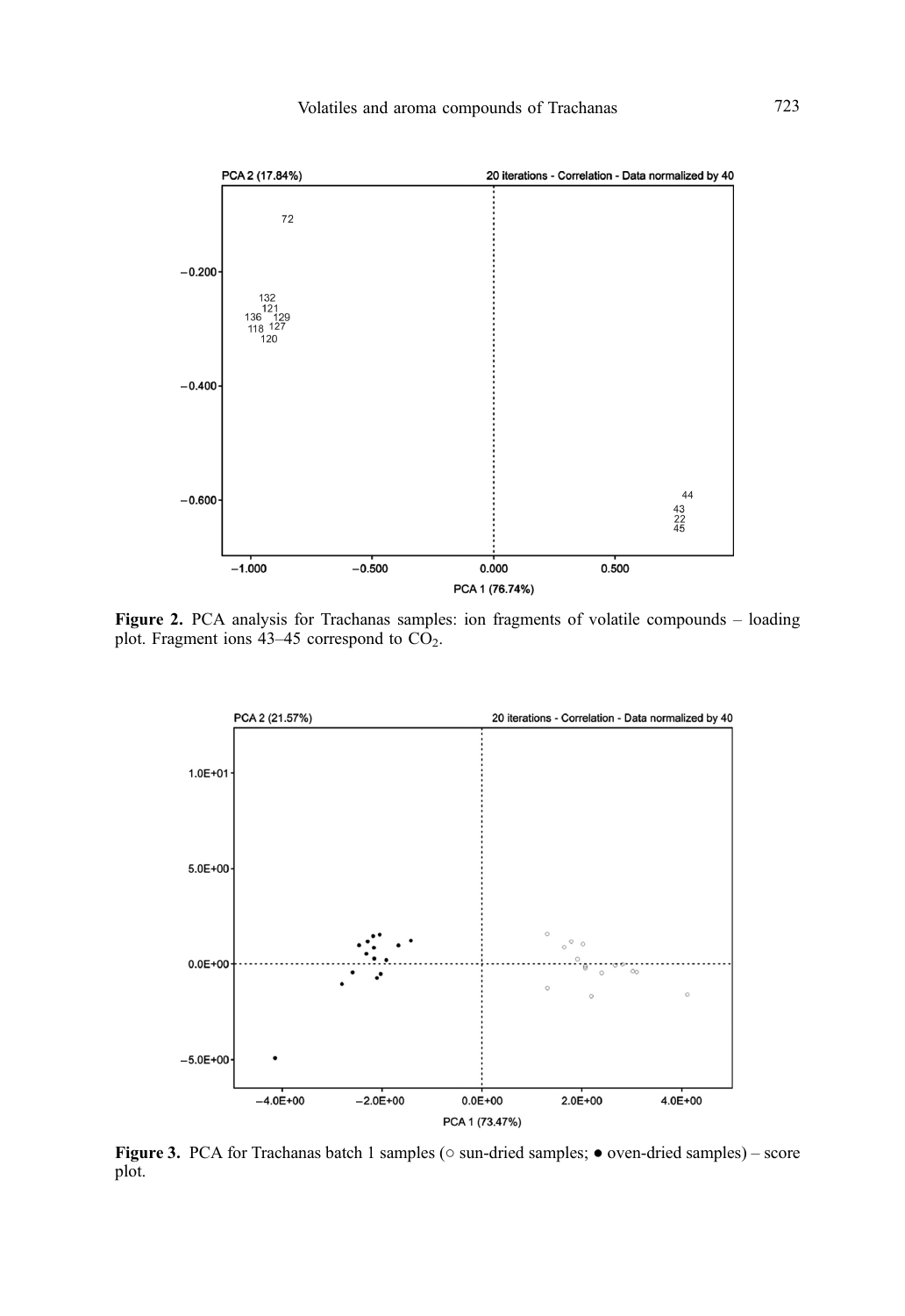| Compounds                        | Chemical class | RT <sup>a,b</sup> | Sun          | Oven        |
|----------------------------------|----------------|-------------------|--------------|-------------|
| Hexanoic acid                    | Acid           | 13.1              | $\mathbf x$  | $\mathbf X$ |
| Octanoic acid                    | Acid           | 18.0              | $\mathbf X$  | $\mathbf X$ |
| n-Decanoic acid                  | Acid           | 22.3              | $\mathbf x$  | $\mathbf X$ |
| Heptanoic acid                   | Acid           | 15.1              | $\bf{X}$     |             |
| Nonanoic acid                    | Acid           | 19.7              | $\mathbf x$  |             |
| Undecanoic acid                  | Acid           | 25.8              | $\mathbf X$  |             |
| Tetradecanoic acid               | Acid           | 29.5              | $\mathbf x$  |             |
| n-Hexadecanoic acid              | Acid           | 32.1              | X            |             |
| Heptanol                         | Alcohol        | 12.2              | $\mathbf x$  |             |
| 1-Octen-3-ol                     | Alcohol        | 12.5              | $\mathbf X$  | X           |
| $(Z)$ -2-octen-1-ol              | Alcohol        | 14.8              | $\mathbf x$  |             |
| 1-octanol                        | Alcohol        | 14.9              | $\mathbf x$  | X           |
| Phenylethyl alcohol              | Alcohol        | 16.1              | $\bf{X}$     | $\mathbf X$ |
| Nonanol                          | Alcohol        | 17.4              | X            |             |
| 2-Hexyl-1-decanol                | Alcohol        | 22.8              |              | $\mathbf x$ |
| 2-Methyl-1-penten-3-ol           | Alcohol        | 25.6              | X            |             |
| Hexanal                          | Aldehyde       | 7.5               | $\bf{X}$     | X           |
| 2-Hexanal                        | Aldehyde       | 9.0               |              | $\mathbf X$ |
| Heptanal                         | Aldehyde       | 10.3              | $\mathbf x$  | $\mathbf X$ |
| 2-Heptanal                       | Aldehyde       | 11.9              |              | X           |
| Benzaldehyde                     | Aldehyde       | 12.0              | $\mathbf x$  |             |
| Octanal                          | Aldehyde       | 13.1              | $\mathbf x$  |             |
| $(E,E)$ -2,4-heptadienal         | Aldehyde       | 13.3              | $\mathbf x$  | $\mathbf x$ |
| Benzene acetaldehyde             | Aldehyde       | 14.2              | $\mathbf X$  | X           |
| 2-Octenal                        | Aldehyde       | 14.6              | X            | X           |
| Nonanal                          | Aldehyde       | 15.8              | $\mathbf X$  | $\mathbf X$ |
| $(E)$ -2-nonenal                 | Aldehyde       | 17.2              | $\mathbf{x}$ | $\mathbf x$ |
| 4-Ethyl-benzaldehyde             | Aldehyde       | 17.3              | $\bf{X}$     |             |
| Decanal                          | Aldehyde       | 18.3              | $\mathbf x$  | $\mathbf x$ |
| $(E,E)$ -2,4-nonadienal          | Aldehyde       | 18.5              | $\mathbf X$  | $\mathbf X$ |
| $(E,E)-2,4$ -decadienal          | Aldehyde       | 20.8              | $\mathbf x$  | $\mathbf X$ |
| Tetradecanal                     | Aldehyde       | 26.8              | X            |             |
| Octanoic acid, ethyl ester       | Ester          | 18.1              | X            | X           |
| Acetic acid, 2-phenylethyl ester | Ester          | 19.5              | $\mathbf X$  |             |
| Decanoic acid, ethyl ester       | Ester          | 22.5              | $\mathbf{x}$ | X           |
| Dodecanoic acid, ethyl ester     | Ester          | 26.5              | $\bf{X}$     |             |
| Tetradecanoic acid, ethyl ester  | Ester          | 30.1              | $\mathbf X$  |             |
| 2-Heptanone                      | Ketone         | 10.0              |              | X           |
| 3-Octen-2-one                    | Ketone         | 14.1              | $\mathbf X$  | X           |
| 2-Nonanone                       | Ketone         | 15.5              | $\mathbf X$  |             |
| 3-Nonen-2-one                    | Ketone         | 16.7              | X            |             |
| 2-Decanone                       | Ketone         | 18.0              | X            |             |
| Number of total compounds        |                |                   | 38           | 23          |

<span id="page-9-0"></span>Table II. Volatile compounds in Trachanas sample by SPME and GC/MS detection.

<sup>a</sup> RT, retention time; HP-5 capillary column.<br><sup>b</sup> Identification, MS (NIST/Wiley library).

According to Fisher's exact test, the sun-dried Trachanas sample contained more volatiles compared to oven-dried  $(P < 0.01)$ .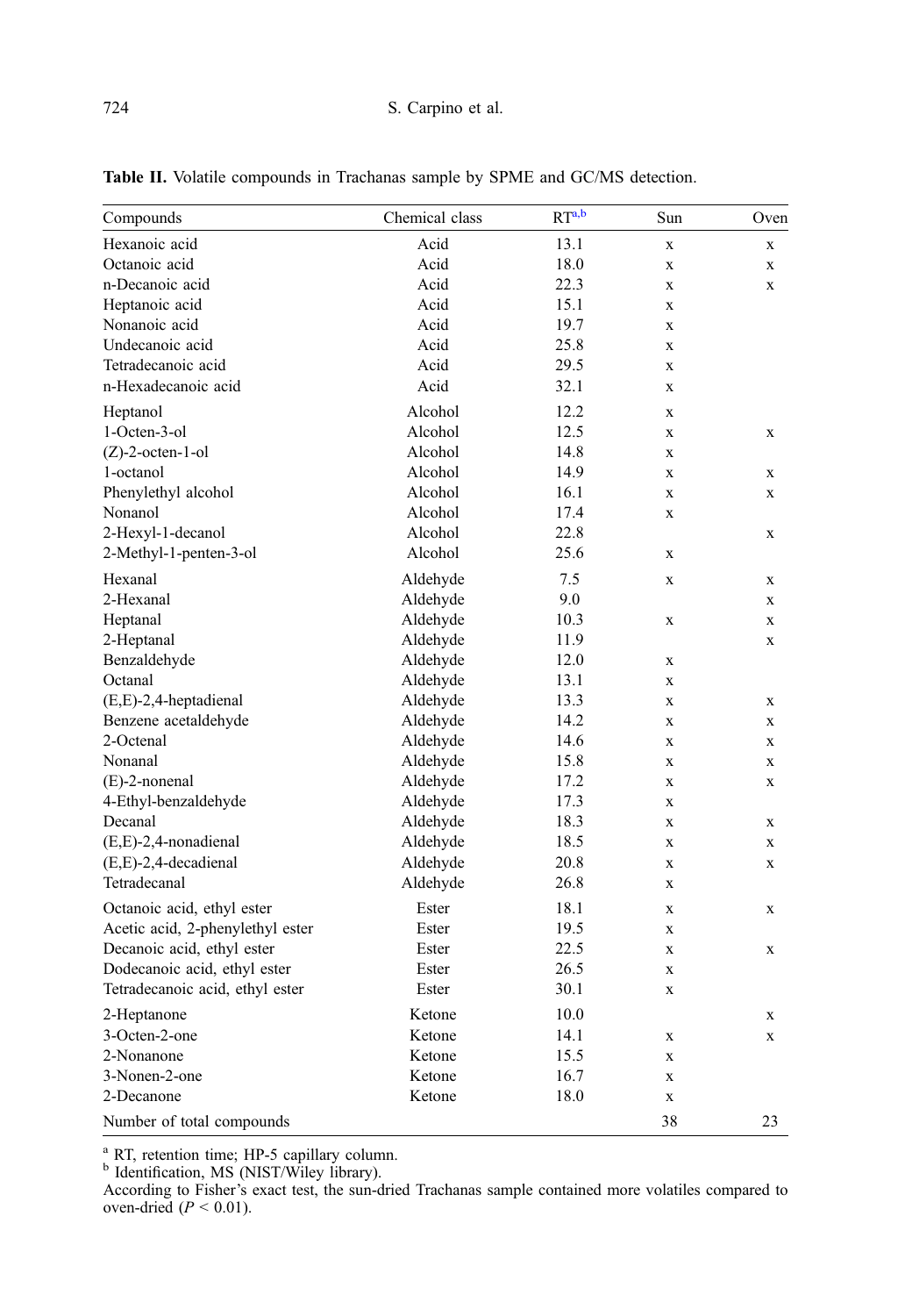

Figure 4. Area values of common VOCs in sun-dried and oven-dried Trachanas sample 1 extracted by SPME and detected with GC/MS. Area value: the average of two replicates was considered.

sun-dried Trachanas samples (PC1 73.47% and PC2 21.57%).

#### 3.3. Volatile compounds

Gas chromatography-mass spectrometry analysis was performed on sun- and ovendried Trachanas samples. Presence of compounds was assigned, when detected in both replicates of batch 1. The sun-dried sample showed a higher  $(P < 0.01)$  number of VOCs than the oven-dried sample (38 vs. 23 VOCs). The volatile profile of sun-dried Trachanas sample was characterized by 14 aldehydes, 8 free fatty acids, 7 alcohols, 5 free fatty esters and 4 ketones, whereas the volatile profile of the oven-dried Trachanas sample was characterized by 12 aldehydes, 3 free fatty acids, 4 alcohols, 2 free fatty esters and 2 ketones. [Table II](#page-7-0) shows the differences in number and chemical class of volatile compounds between the sun- and oven-dried Trachanas samples: heptanoic acid, nonanoic acid, undecanoic acid, tetradecanoic acid and n-hexadecanoic acid were found as unique free fatty acids in the sun-dried sample. Heptanol, (Z)-2-octen-1-ol, nonanol and 2-methyl-1 penten-3-ol were found as unique alcohol volatile compounds in the sun-dried sample, whereas, 2-hexyl-1-decanol was found as unique volatile compound in the oven-dried sample.

In the aldehyde chemical class, benzaldehyde, octanal, 4-ethyl-benzaldehyde and tetradecanal were found as unique aldehyde volatile compounds in the sun-dried sample, whereas, 2-hexanal and 2-heptanal were detected as unique compounds in the ovendried sample. In free fatty ester chemical class, acetic acid-2-phenylethyl ester, dodecanoic acid ethyl ester and tetradecanoic acid ethyl ester were found as unique compounds in the sun-dried sample. Moreover, 2-nonanone, 3-nonen-2-one and 2-decanone were detected as unique compounds in sun-dried samples, whereas just 2-heptanone was detected as unique compound in the oven-dried sample.

Several volatile compounds were detected as common in both sun- and ovendried samples; some of these compounds showed big differences in the area value Figure 4 shows area values of volatile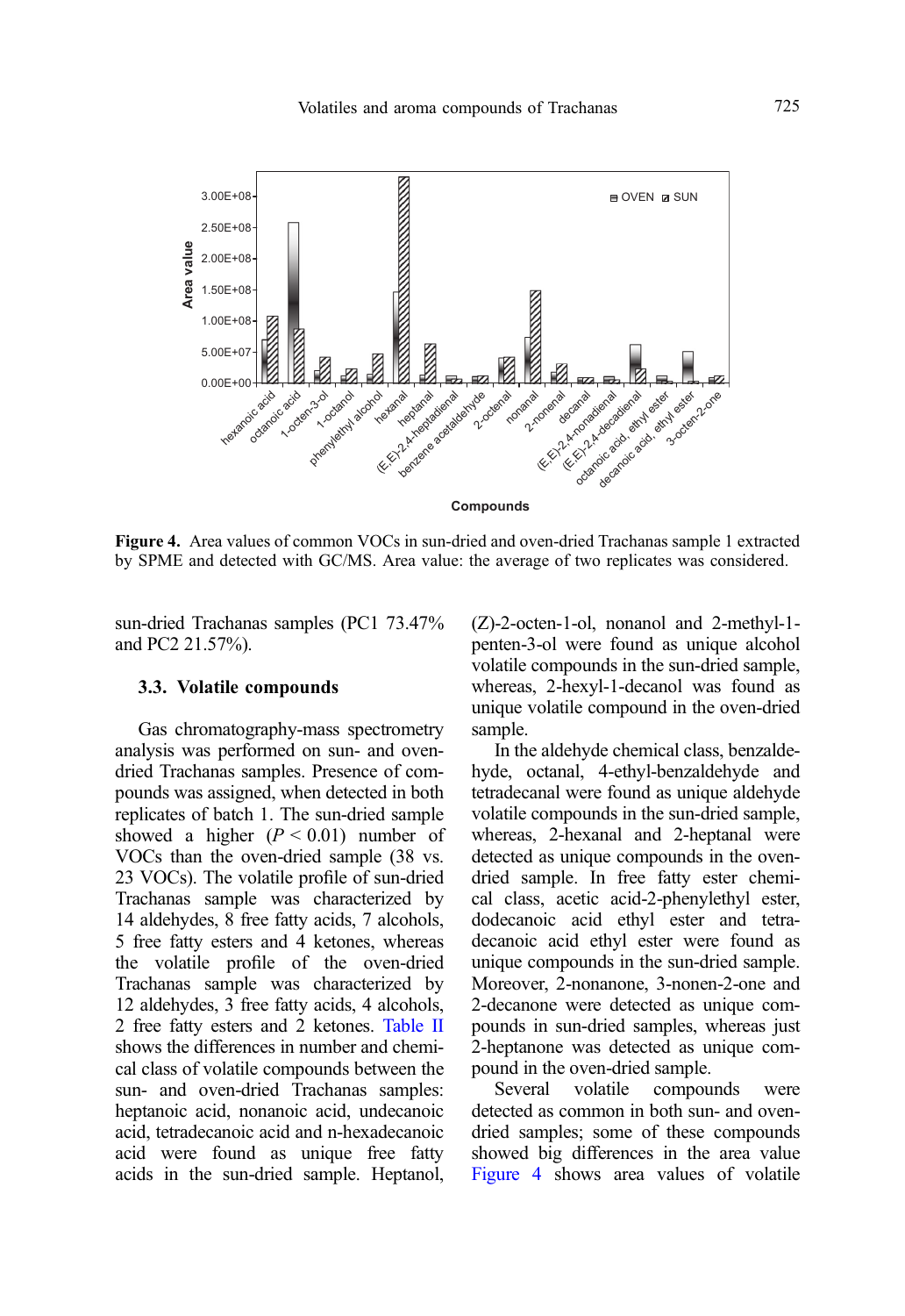<span id="page-11-0"></span>organic compounds which were common in both treatments. The average of the two replicates was considered. The area values of hexanal, heptanal, nonanal hexanoic acid, phenylethyl alcohol and 1-octen-3-ol are apparently higher in the sun-dried compared to the oven-dried Trachanas sample, whereas the oven-dried Trachanas sample seemed to have a greater area value for octanoic acid, (E,E)-2,4-decadienal and decanoic acid, ethyl ester. Traditional sun dehydration technology promotes the photo-oxidation processes, whereas the industrial one promotes the auto-oxidation processes in these fermented dairy products. These results are in agreement with data reported in the literature [4], especially for hexanal, a photo-oxidation product, (E,E)-2,4-decadienal and (E,E)-2,4 heptadienal, auto-oxidation products.

#### 3.4. Sensory analysis

The triangle test from sensory analysis showed that the dehydration by sun or by oven had an effect on Trachanas samples with a high statistical meaning. One-tailed Binomial test ( $p = 1/3$  and  $q = 2/3$ ) in fact showed a  $P$ -value  $\leq 0.001$ , indicating that a significant number of people (67%) were able to identify the odd product. Thus, the two products were different from each other from a consumer point of view.

## 4. CONCLUSIONS

Trachanas, the most important fermented traditional product of Cyprus, is produced at domestic level by sun dehydration or industrially by oven dehydration. Several chemical analyses were performed to study the influences of dehydration processes on Trachanas aroma quality. The PCA applied to SMart Nose results showed a clear separation (PC1 76.74% and PC2 17.84%) between sun- and oven-dried samples, indicating a sensible difference in their aroma profiles. Sensorial investigations demonstrated that differences between traditional and industrial Trachanas products are detectable by consumers. Volatile compounds in sun-dried samples seem to be more heterogeneous. Higher variability might be explained by variation in drying temperature and possible effects of other factors such as sunlight irradiation. The traditional sun dehydration technology is likely to favour the production of more pleasant odour active compounds relative to oven-drying. Differences might be explained, at least in part, by the photo-oxidation processes which are promoted by the sun-drying procedure as well as the auto-oxidation processes during industrial production of these fermented dairy products, which are probably due to the high temperature of the oven used in the dehydration step. However, there might be a need for some regulations regarding the sun-drying procedure, in order to moderate heterogeneity of the Trachanas aroma profile. Controlled parameters might include minimum temperature and frequency of rolling over of the Trachanas pieces. In the present study, the samples have not been turned during the drying process. However, the rolling over might be helpful in order to dry out evenly all sides.

## **REFERENCES**

- [1] Acree T.E., Barnard J., Gas chromatography-olfactometry using Charm analysis, in: Maarse H. (Ed.), Trends in flavour research, Proceedings of the 7th Weurman Flavour<br>Research Symposium, 35, Elsevier, 35, Elsevier, Noordwijkerhout, Amsterdam, Netherlands, 1994, pp. 211–220.
- [2] Agresti A., Two-way contingency tables, in: Agresti A. (Ed.), An introduction to categorical data analysis, John Wiley and Sons, Inc, New York, USA, 1996, pp. 39–44.
- [3] Arn H., Acree T.E., Flavornet,Worldwide Web resource:[http://www.nysaes.cornell.edu/](http://www.nysaes.cornell.edu/flavornet/index.html)flavornet/ [index.html](http://www.nysaes.cornell.edu/flavornet/index.html), 1997.
- [4] Aruoma O.I., Cuppet S.L., Antioxidant methodology. In vivo and in vitro concepts, 1st edn., AOCS Press, Champaign, Illinois, USA, 1997.